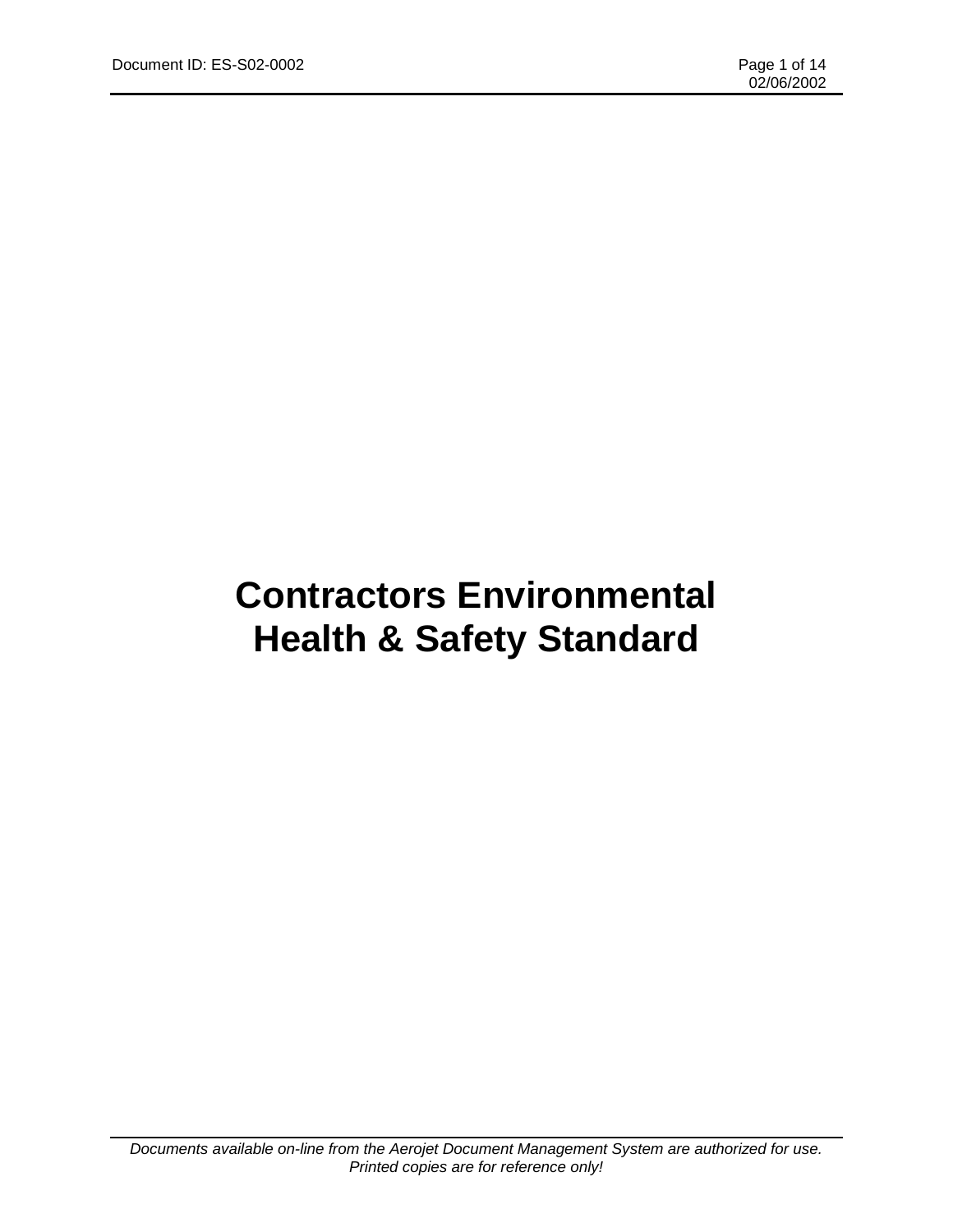## **Table of Contents**

| 1. |           |  |  |  |
|----|-----------|--|--|--|
| 2. |           |  |  |  |
| 3. | Procedure |  |  |  |
|    | 3.1.      |  |  |  |
|    | 3.2.      |  |  |  |
|    | 3.3.      |  |  |  |
|    | 3.4.      |  |  |  |
|    | 3.5.      |  |  |  |
|    | 3.6.      |  |  |  |
|    | 3.7.      |  |  |  |
|    | 3.8.      |  |  |  |
|    | 3.9.      |  |  |  |
|    | 3.10.     |  |  |  |
|    | 3.11.     |  |  |  |
|    | 3.12.     |  |  |  |
|    | 3.13.     |  |  |  |
|    | 3.14.     |  |  |  |
|    | 3.15.     |  |  |  |
|    | 3.16.     |  |  |  |
|    | 3.17.     |  |  |  |
|    | 3.18.     |  |  |  |
|    | 3.19.     |  |  |  |
|    | 3.20.     |  |  |  |
| 4. |           |  |  |  |
| 5. |           |  |  |  |
| 6. |           |  |  |  |
| 7. |           |  |  |  |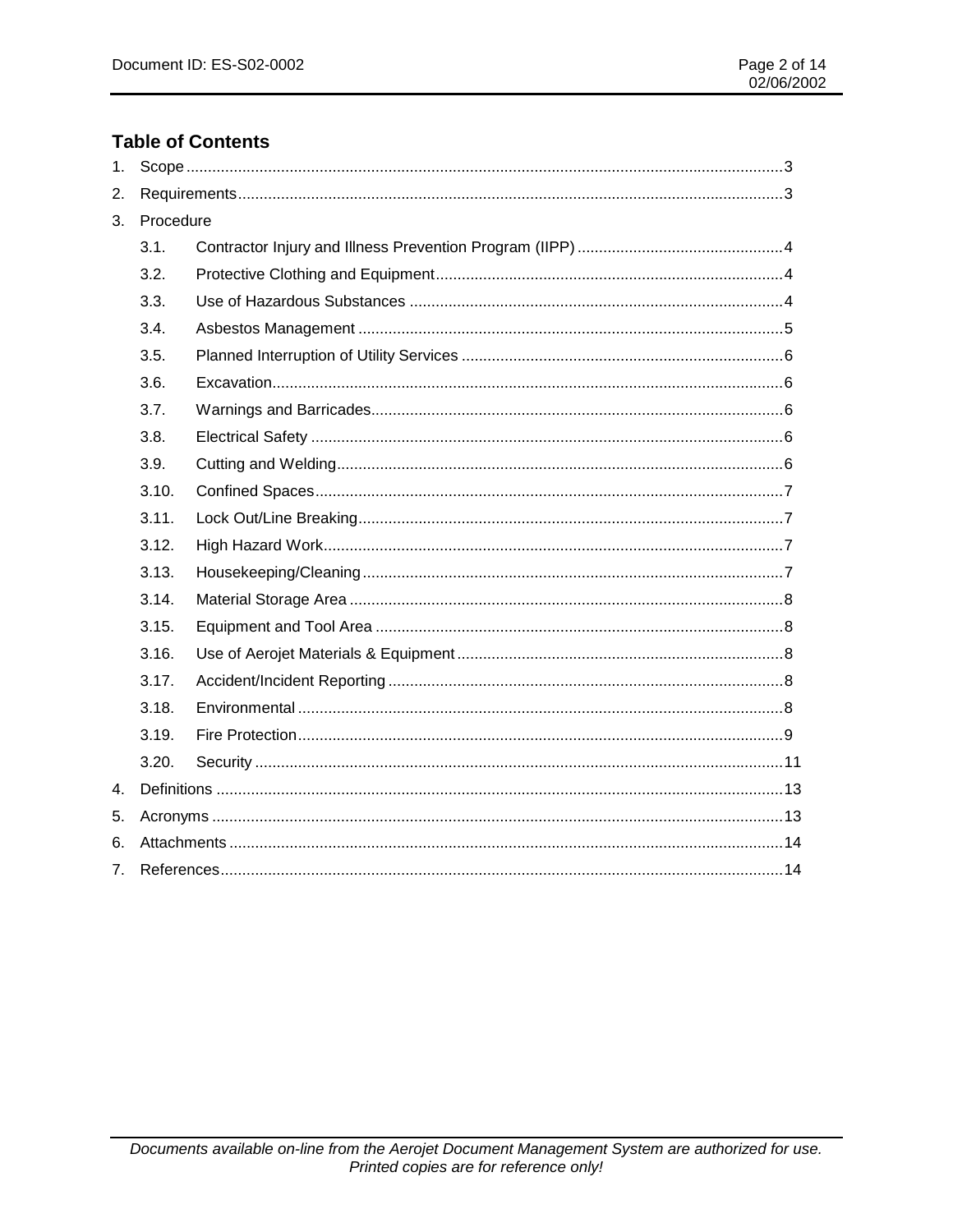## 1. **Scope**

This document defines the general environmental, health and safety standards that all contractors must follow when working at Aerojet. It is imperative that Contractors understand that the Health and Safety of their employees is their responsibility. This employee/employer responsibility cannot be delegated to others, nor should it be assumed that "safety visits" or other safety activities that may be conducted by Aerojet or any other contractor could fulfill this obligation.

It is Aerojet's policy to comply with all laws, regulations, ordinances and standards adopted by federal, state, and local governments. To assure maximum safety for all personnel concerned, the Contractor's employees are required to conform to this standard when engaged in work at any Aerojet site. Contractors shall comply with all provisions of Federal, State, and Local laws and regulations.

### 2. **Requirements**

- 2.1. CONTRACTORS ARE OBLIGATED TO COMPLY WITH ALL FEDERAL, STATE, AND LOCAL GOVERNMENT HEALTH, SAFETY AND ENVIRONMENTAL REQUIREMENTS, plus all Aerojet rules for health, safety, environmental, fire protection and other related work requirements. **It shall be the Contractors responsibility** to become fully acquainted with applicable health and safety laws and regulations prior to commencing work.
	- 2.1.1. Contractor will ensure that their employees and subcontractors of every tier are trained in accordance with all federal, state, and local safety training requirements and are properly informed to function safely while working on-site at Aerojet. Verification of all training will be made accessible to Aerojet upon request. The basic elements of this training will include, but not be limited to:
		- a. Basic Safety Orientation (Aerojet Site Rules)
		- b. Project Specific (e.g. HVAC, Electrical, Mechanical, etc.)
		- c. Special Work rules (e.g. hot work, asbestos, confined space entry, etc.)
- 2.2. Contractors will provide a safe working environment and will exercise necessary supervision to eliminate unsafe acts on the part of Contractor employees, including subcontractors of every tier.
- 2.3. Aerojet may discipline Contractors at any time for a pattern of frequent failure to adhere to safety laws and regulations or Aerojet's established on-site safety procedures (including this standard). "Discipline" may include, but is not limited to, suspension of work through termination of contract.
- 2.4. The Contractor in conjunction with the Contractor coordinator or Construction Project Engineer and Environmental Health & Safety (EH&S) is responsible for enforcing this procedure and discipline for non-compliance.
	- 2.4.1. Contractor will have available for review on site by EHS personnel a copy of the Safety Work Permit, Contractor's written Injury and Illness Prevention Plan and Code of Safe Practices.
	- 2.4.2. Contractor is responsible for obtaining the applicable Safety Work Permit and Hot Work Permit prior to start of project.
	- 2.4.3. Contractor may complete the attached Contractor Checklist (Pre-Job) to assist in identifying the applicable hazards of the proposed job.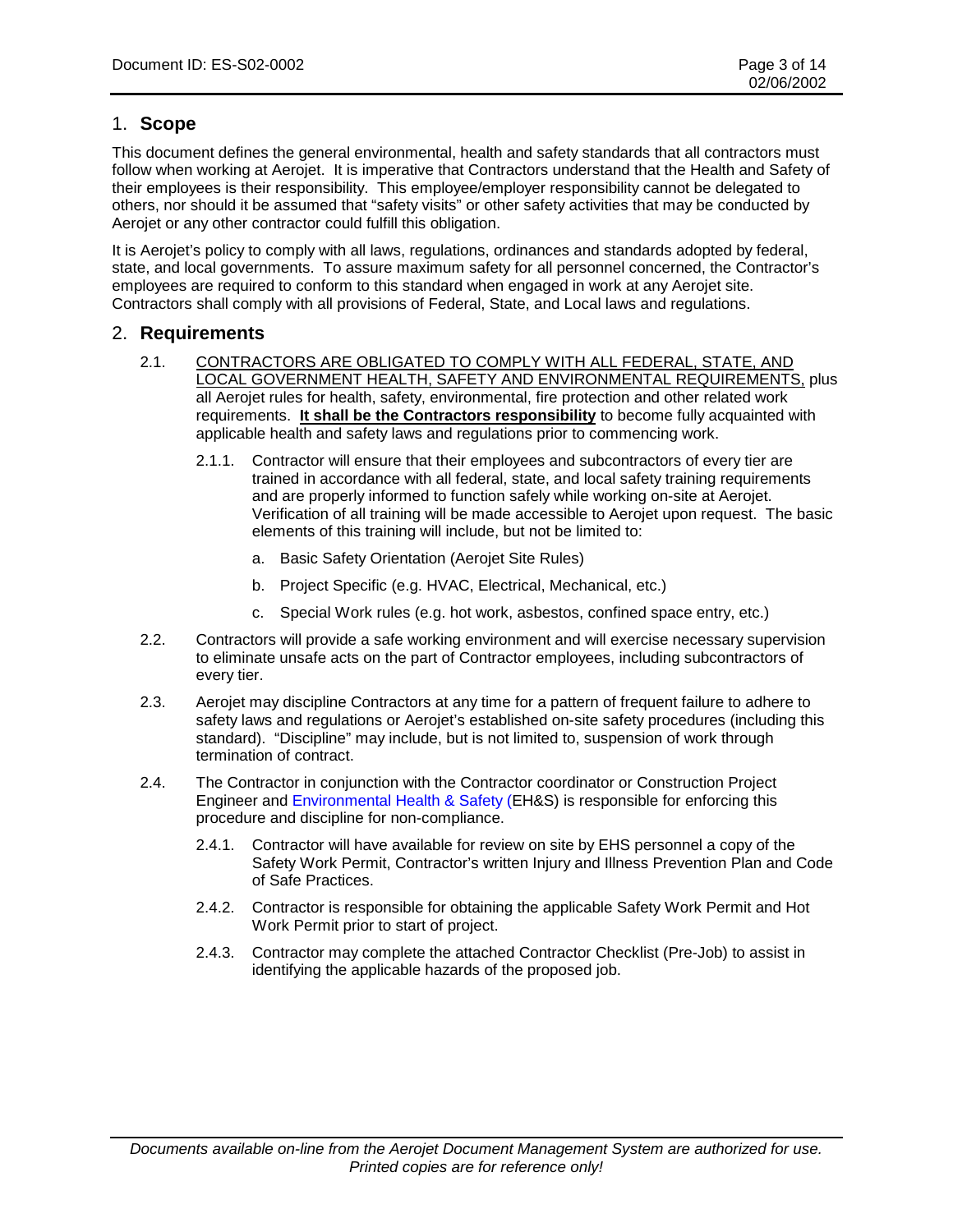## 3. **Procedure**

#### **3.1. Contractor Injury and Illness Prevention Program (IIPP)**

3.1.1. Each Contractor with ten (10) or more employees, is required to have a written "Injury and Illness Prevention Program" (California) or an Accident prevention Program, that conforms to the requirements of the OSHA regulations. In addition, a Code of Safety Practices as required by OSHA will be posted or readily accessible at the job site. The IIP must be reviewed by the Aerojet EHS organization prior to initiating work.

#### **3.2. Protective Clothing and Equipment**

- 3.2.1. Contractor personnel must obtain and utilize appropriate personal protective equipment for the work performed and as required by OSHA. This includes but is not limited to the use of eye, face, head, foot, body, respiratory, and hearing protection.
	- a. Eye or Face Protection. Appropriate eye protection (safety glasses with sideshields as a minimum) must be worn in all area posted and on all jobs where there is a potential for eye injury whether or not the area is posted. Appropriate face protection will be worn when applicable.
	- b. Foot Protection. Foot protection must be worn in compliance with OSHA regulations.
	- c. Respiratory Protection. Appropriate National Institute for Occupational Safety and Health (NIOSH) or Mine Safety & Health Administration (MSHA) approved respirators must be provided and worn on all jobs and in all areas in which Contractor employees can reasonably be expected to be exposed to toxic or harmful fumes, mists, dusts, or vapors or exposed to an oxygen deficient atmosphere. Contractor will maintain and enforce a respiratory protection program, including training, where respirators are worn.
	- d. Body Protection. Protective clothing such as suits, aprons, boots, or gloves, will be worn where there is a hazard to the body through contact with chemicals, dusts, heat or other harmful agents or conditions.
	- e. Ear Protection. Hearing protection (ear muffs or plugs) must be worn in all areas posted to indicate a high noise level or where Contractor employees are exposed to noise levels in excess of OSHA regulations.
	- f. Head Protection. Approved head protection (e.g. hard hats) will be worn in all areas where there is a danger of impact to the head or hazard from falling or moving objects.

#### **3.3. Use of Hazardous Substances**

- 3.3.1. Contractor personnel will not bring any hazardous substances onto Aerojet premises unless the Contractor has on hand MSDSs for each substance.
- 3.3.2. Contractor will ensure all containers of hazardous materials are labeled in compliance with OSHA and DOT (Department of Transportation) regulations with the product name, appropriate hazard warnings, and the name and address of the manufacturer.
- 3.3.3. The use of chemicals or any operation that may create airborne levels of any contaminant must be reviewed and approved by Aerojet's EHS Department before the start of the job.
- 3.3.4. The Contractor's Coordinator will inform the Contractor of the identity of hazardous chemicals to which Contractor's employees may be exposed from Aerojet operations. This should be reviewed by Aerojet EH&S and noted on the Safety Work Permit.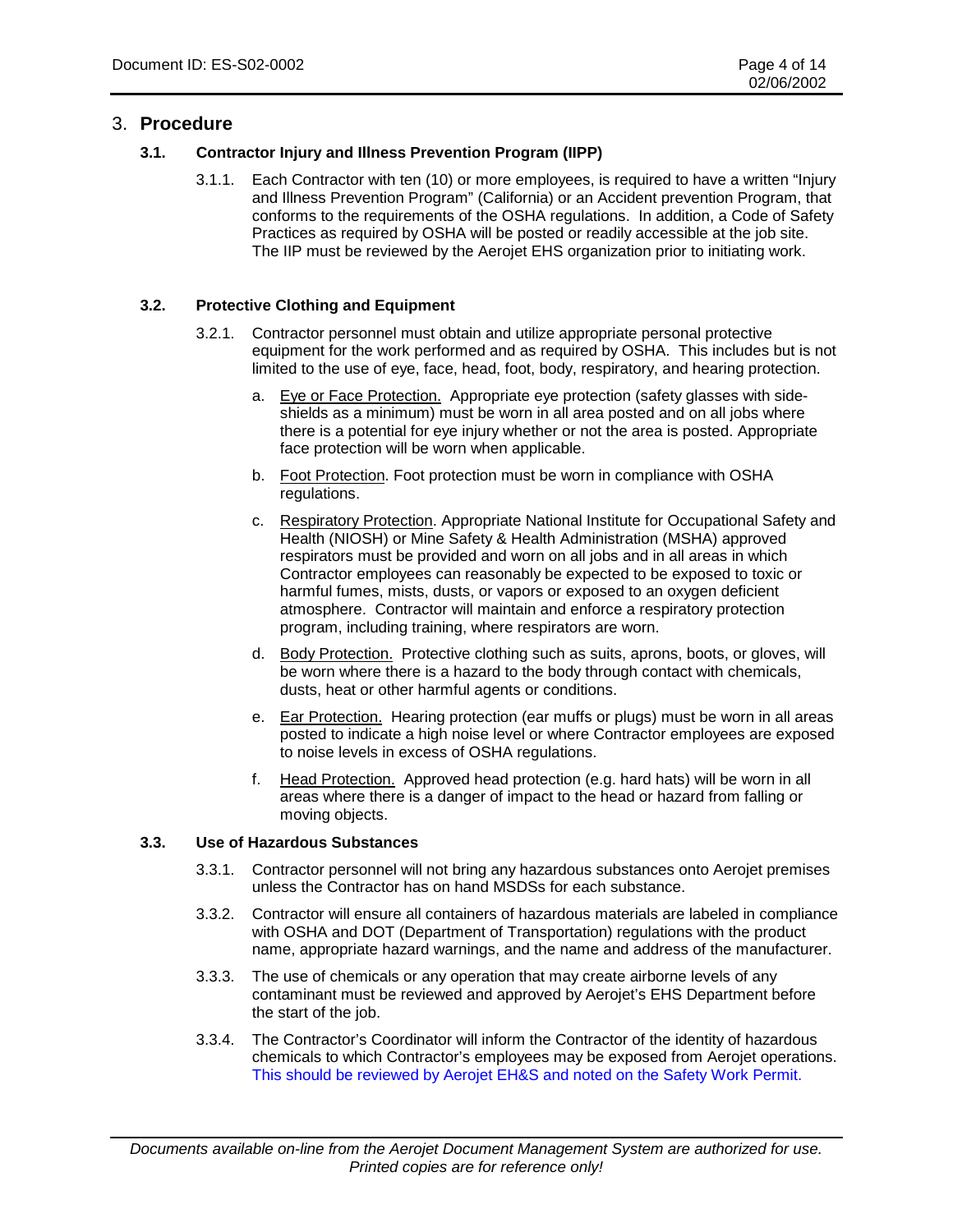- 3.3.5. Contractor will ensure employees are trained in the hazards of the substances they work with according to the OSHA Hazard Communication Standard (8 CCR 5194).
- 3.3.6. Contractor will ensure that all its employees are medically qualified (as defined in OSHA regulations) to perform the work assigned.
- 3.3.7. Contractors that perform work associated with explosives, flammables or acutely hazardous materials at or above the threshold quantities identified in Appendix A of CCR T8 Section 5189 will comply with the Process Safety Management Standards of this section and submit evidence of compliance.

#### **3.4. Asbestos Management**

- 3.4.1. Asbestos-Incidental Contact
	- a. This section applies to all contractors who incidentally come into contact with asbestos-containing materials.
	- b. All Contractors will immediately report to the coordinator any suspected release of asbestos.
	- c. Contractor is to cease all operations in the immediate area of the release. Approval from Aerojet's EH&S Department must be obtained before resuming operations.
	- d. Contractor will not disturb any pipe insulation, boiler insulation, or any other material reasonably suspected of containing asbestos until the Contractor notifies the coordinator.
- 3.4.2. Asbestos Removal Contractors
	- a. All Contractors working with asbestos will comply with applicable OSHA, EPA, AQMD and other applicable Federal, State, local statutes, regulations, rules and ordinances, specific contract terms and conditions, and specific instructions from the Aerojet EH&S organization regarding the handling, use and work involving asbestos.
	- b. Contractor should have on hand during job, the following:
		- i. Copy of the Contractor's Cal/OSHA Registration/Certification.
		- ii. Copy of the written respiratory protection program (if respirators are used).
		- iii. Copy of abatement procedures including air sampling and engineering controls.
		- iv. Applicable notification to local air districts.
		- v. Employee medical exams, respirator fit test, and asbestos training as required by OSHA regulations.
- 3.4.3. Contractors will minimize the creation of airborne asbestos dust by using appropriate work practices and procedures, including HEPA filter vacuums, wet methods, etc.
- 3.4.4. Contractors will prevent the spread of asbestos contamination by appropriate measures, including enclosures, negative pressure, clean rooms, etc.
- 3.4.5. Contractors will barricade and post asbestos work areas with warning signs complying with OSHA, AQMD and other relevant regulatory requirements.
- 3.4.6. Contractors will manage the asbestos waste as defined in the Statement of work.
- 3.4.7. Contractors will ensure Contractors' employee exposure air monitoring is conducted as required by OSHA regulations.
- 3.4.8. Contractors will allow Aerojet or its designate representative to inspect the work area.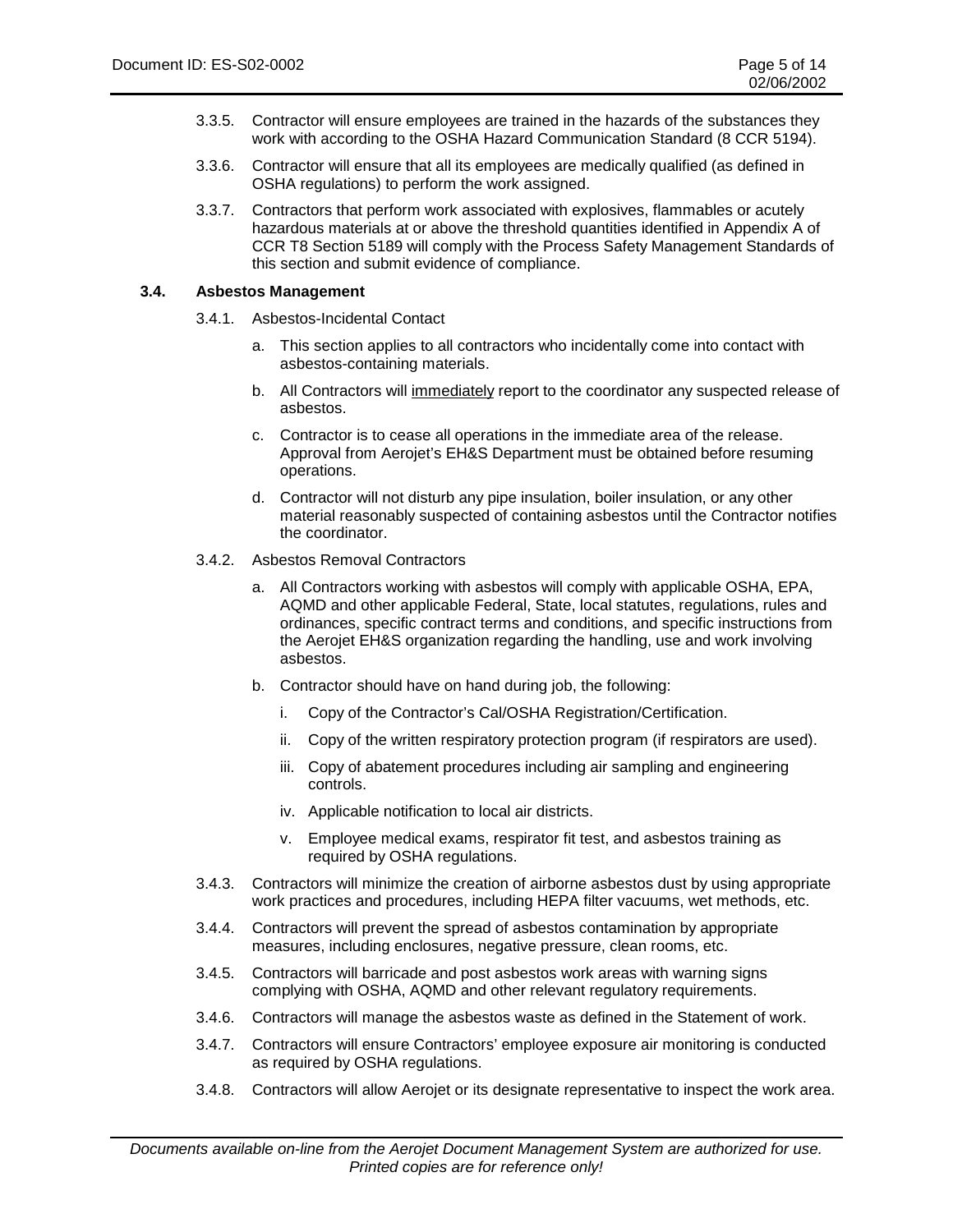#### **3.5. Planned Interruption of Utility Services**

3.5.1. Contractors will notify Aerojet through the assigned Coordinator at least 24 hours prior to the planned interruption of any utility service.

#### **3.6. Excavation**

- 3.6.1. Excavation will not be performed without underground utilities identified and necessary precautions implemented to prevent accidental contact.
- 3.6.2. Excavation at Sacramento involving more than one cubic yard will not proceed without expressed authorization by the coordinator.

#### **3.7. Warnings and Barricades**

- 3.7.1. Contractor will isolate Contractor's work areas from Aerojet operations and employees by using warning tape or another effective means of isolation.
- 3.7.2. The Contractor is responsible for the procurement, placement and maintenance of all barricades and warning signs as appropriate for the nature of the job.
- 3.7.3. Test Area Operations (Sacramento Only)
	- a. The test zones are equipped with a public address system to announce various activities. Entry and exit to each zone is controlled via traffic warning light system (green, yellow and red). Contractors are permitted to enter facilities when green or yellow lights are illuminated but ONLY AFTER PRIOR COORDINATION WITH ZONE SUPERVISOR. All contractors will sign-in at each test area building and sign-out when leaving this area. UNDER NO CIRCUMSTANCES IS ANYONE ALLOWED TO PROCEED BEYOND A RED LIGHT. Red lights indicate that a critical operation (test) is being conducted or that an emergency exists.

#### **3.8. Electrical Safety**

- 3.8.1. Contractor personnel will properly ground all electrical tools, mechanical digging or concrete breaking equipment and all other electrical equipment while in use.
- 3.8.2. All electrical equipment will be properly rated (under OSHA regulations and relevant electrical codes) for the work done.
- 3.8.3. Electrical equipment including extension cords used in stacks, tanks, or other areas where flammable vapors or explosive atmospheres may be present shall be approved for the purpose in accordance with the provisions of the National Electrical Code for Hazardous Locations.

#### **3.9. Cutting And Welding**

- 3.9.1. All aspects of welding and cutting operations must comply with OSHA regulations.
- 3.9.2. Prior to performing any welding, cutting or hot operations outside of welding booth, Contractor will obtain permit from the Aerojet EH&S organization or designee.
- 3.9.3. Contractor personnel must secure all oxygen/acetylene cylinders in a manner complying with OSHA regulations. Oxygen and acetylene cylinders must be stored separately. Cylinders of oxygen will not be stored within 20 feet of cylinders containing flammable gases or highly combustible materials.
- 3.9.4. When welding, Contractor personnel will use welding curtains to protect persons from indirect exposure to welding flashes.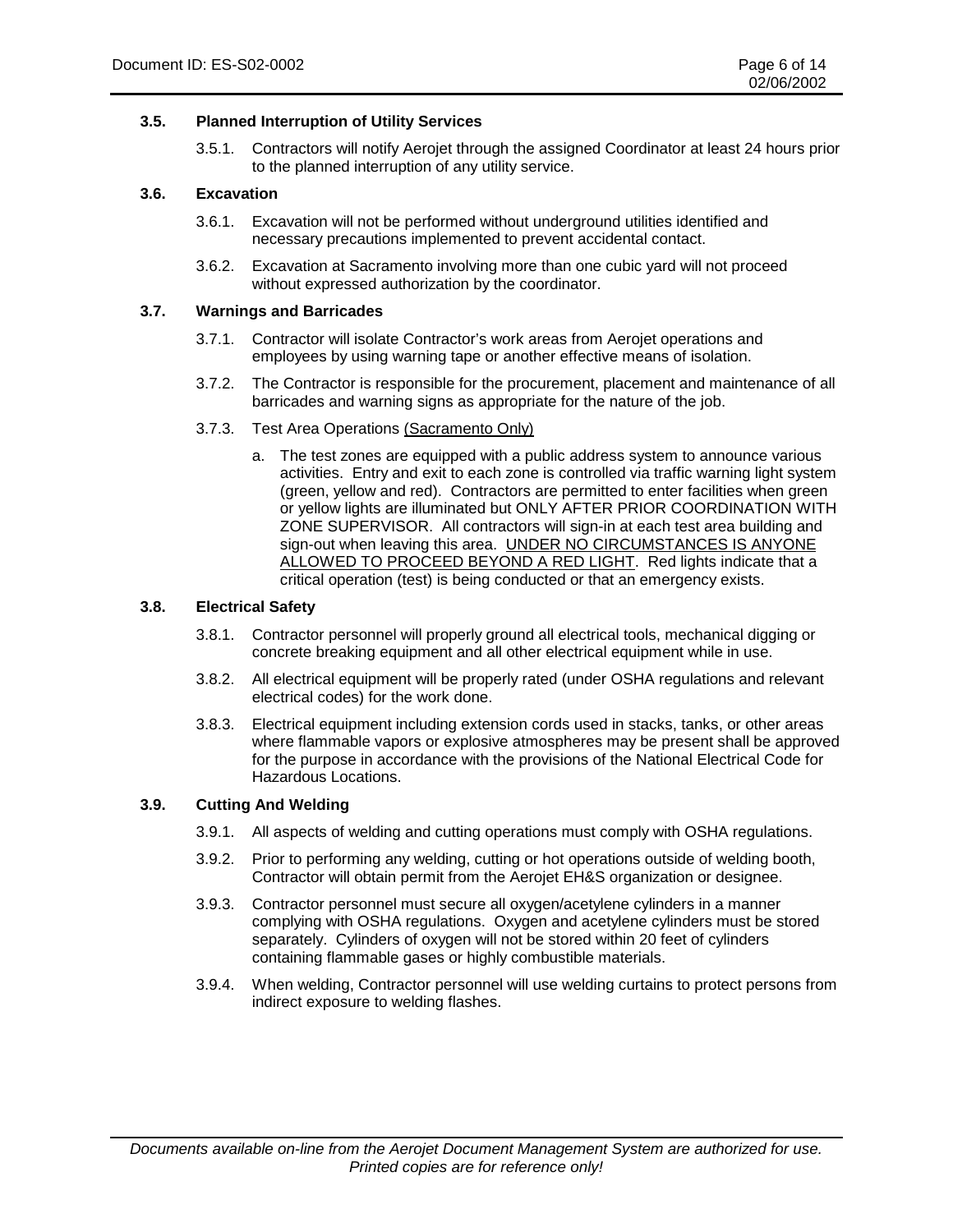#### **3.10. Confined Space Entry**

- 3.10.1. Contractor must comply with all OSHA confined space requirements if Contractor's employees enter confined spaces.
- 3.10.2. Contractor must generate a confined space permit whenever entry is required into a "permit-required confined space".
- 3.10.3. To ensure the safety of Contractor personnel during entry into confined spaces (such as tanks, man-holes and sewers, vessels, etc) where access and egress is difficult and the possibility of dangerous air contamination exists, Contractor should use the following to supplement established confined space entry:
	- a. Contractor will furnish gas-monitoring equipment and perform appropriate testing procedures, which includes, but is not limited to testing for oxygen deficiency and explosive gas levels.
	- b. The Aerojet EH&S organization will communicate known and potential hazards from gases, vapors, and other hazardous substances to the Contractor.

#### **3.11. Lock Out/Line Breaking:**

- 3.11.1. Contractor will not perform work on electrical circuits, machinery or lines (or connected equipment) carrying hazardous liquids or gases under pressure until Contractor institutes appropriate protective measures. Such measures shall include ensuring that controlling switches and valves have been identified, positively locked out and appropriately tagged to prevent unexpected start-up of electrical or mechanical equipment.
- 3.11.2. If contractor needs to lock out Aerojet equipment, Contractor will notify the coordinator. Contractor will not, under any circumstances, lock out Aerojet equipment without permission.
- 3.11.3. Upon completion of the job, Contractor is to notify the coordinator to re-energize the equipment after the lockouts have been removed.
- 3.11.4. Contractor is prohibited from disengaging any warning device or alarm without prior approval from Aerojet EH&S and area supervision.

#### **3.12. High Hazard Work**

- 3.12.1. High hazard work is deemed as tasks that involve confined spaces, explosives and propellants, flammables, radiation, high voltage, energized systems, elevated work locations (higher than 7-1/2 feet), excavations deeper than 5 feet, floor or roof openings, acutely hazardous materials, and Proposition 65 substances.
- 3.12.2. Contractors that perform "high hazard" work will, prior to start of work, submit written job-specific work procedures, code of safe practices, certification of employee training and emergency procedures for review prior to the start of the job.

#### **3.13. Housekeeping/Cleanup**

- 3.13.1. Contractor will continuously clean up its work area. Contractor will maintain its area free from all tripping and slipping hazards at all times.
- 3.13.2. Work Areas will be kept neat and orderly. Scattering of materials and debris and the disorderly handling, placing or use of tools, equipment, scaffolding, ladders, materials, and barricades will not be permitted. All materials and debris used in the "work areas" will be confined within the area and not allowed to migrate out.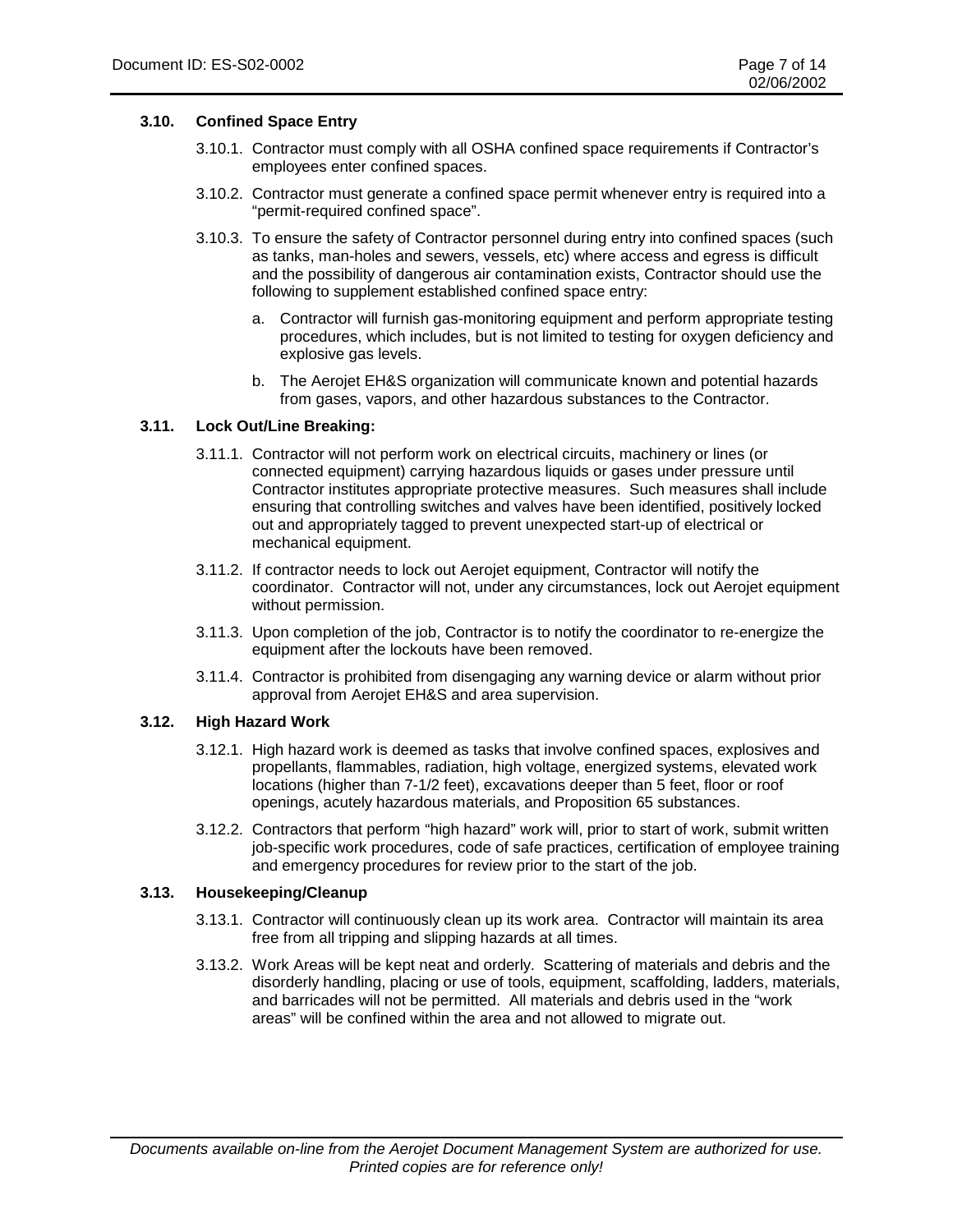#### **3.14. Material Storage Area**

- 3.14.1. Areas where materials are stored will be designated as such and defined as to boundaries by the Coordinator prior to the start of work. Such areas will be provided adjacent to the "Work Areas" or as near as space or other conditions permit.
- 3.14.2. Only material used in the work will be stored in such areas.
- 3.14.3. Debris, waste materials, tools, scaffolding, ladders or similar equipment will not be colocated or stored in material storage areas.

#### **3.15. Equipment and Tool Area**

- 3.15.1. Equipment and tools will be kept in "Equipment and Tool Areas," and will be designated as such and have defined boundaries. The term "equipment" includes items such as scaffolding, ladders and barricades.
- 3.15.2. Contractor will provide tool boxes of sufficient capacity and with proper locking devices for the storage of contractor-owned small tools. At the completion of each day's work, small tools will be stored in toolboxes, which will be placed in Equipment and Tool Areas. Aerojet will not assume responsibility for the theft of any contractor owned Equipment and Tools.
- 3.15.3. Equipment and tools kept in these areas will be arranged in a neat and orderly manner and so maintained for the duration of the job.
- 3.15.4. Unless otherwise permitted by the coordinator, equipment, tools, scaffolding, ladders, barricades, etc., will be removed from Aerojet premises within 24 hours after completion of the work for which they were required.
- 3.15.5. Contractor will furnish necessary equipment and/or receptacles to remove waste and rubbish from the job site unless otherwise specified.
- 3.15.6. Tools used for cleaning operations in a flammable vapor or explosive atmosphere, or combustible residue areas shall be of the non-sparking type.

#### **3.16. Use of Aerojet Materials and Equipment**

- 3.16.1. Contractor's employees will not use Aerojet tools, equipment, and materials or personal protective equipment unless otherwise authorized by Aerojet.
- 3.16.2. Contractor will not start, stop, adjust or relocate any Aerojet equipment without the approval of Aerojet.

#### **3.17. Accident/Incident Reporting**

3.17.1. All accidents/incidents (including a spill or release of hazardous chemicals) will be immediately reported to the Aerojet Coordinator or designee, and to the Aerojet EH&S department. The Contractor will be liable for the costs of Aerojet's response to any spill resulting from Contractor's actions, including, but not limited to, costs of containment, cleanup, and disposal.

#### **3.18. Environmental**

- 3.18.1. Waste Management
	- a. Contractors will not dispose of any chemical or chemical waste on Aerojet property. Drains, sewers, sinks, rest rooms, trenches, trash containers and the ground must not be used for the disposal of chemicals or chemically contaminated wastes.
	- b. Contractors will manage all wastes and materials generated by the contractor operation (both inert and hazardous) as detailed in the Statement of Work.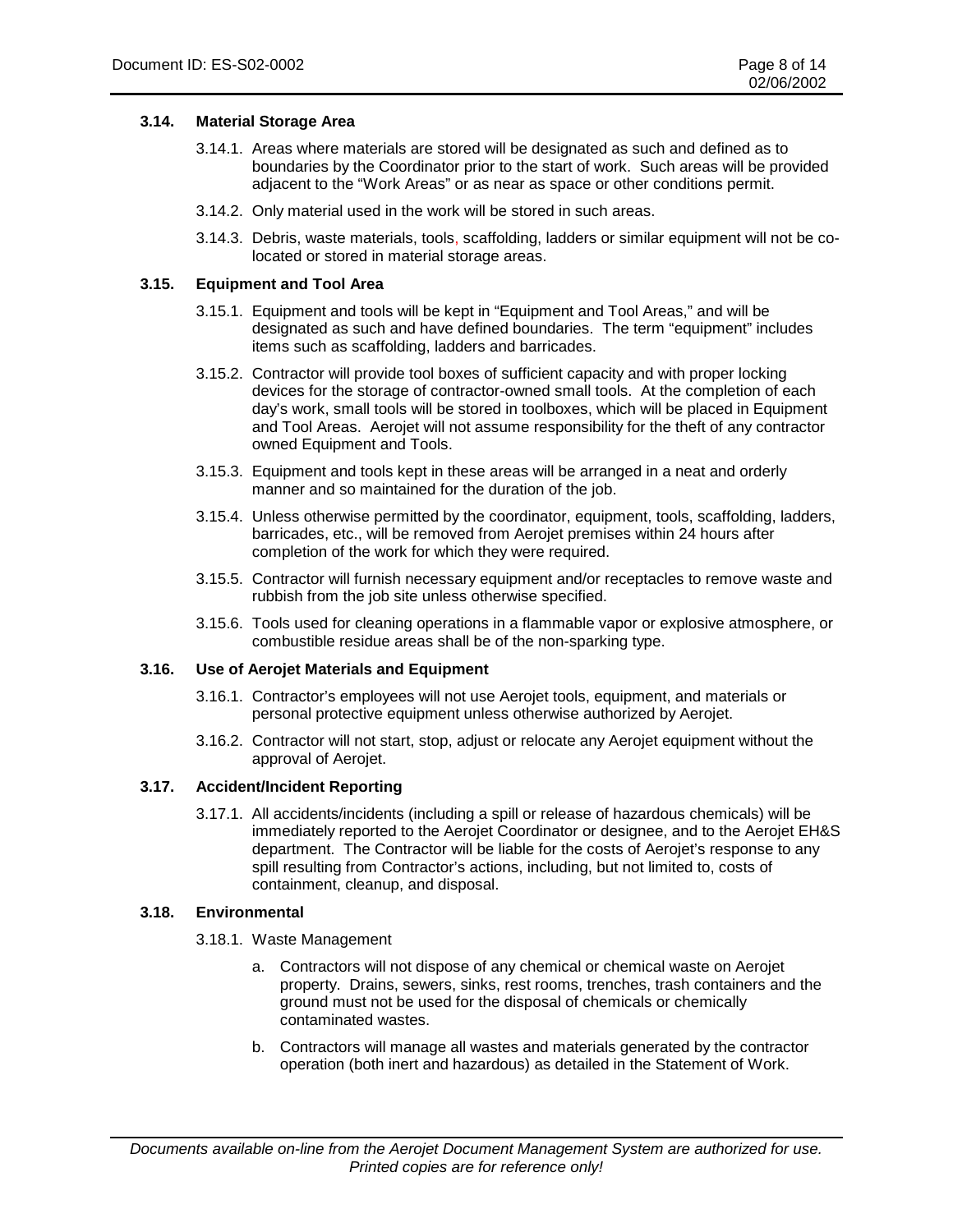- c. Contractors must segregate hazardous from non-hazardous waste; all hazardous waste generated by its operations must be labeled in accordance with all governmental regulations.
- d. All Contractors generating hazardous waste in their operations and are required under the Statement of Work to transport the waste, must have their own EPA Generator Identification Numbers (EPA ID Number) for use on manifests.
- e. If Contractors' transportation or disposal arrangements are inappropriate and require Aerojet to dispose of any of the Contractors' waste, Aerojet reserves the right to bill Contractors for the reasonable costs of transportation and disposal.
- 3.18.2. Non-Hazardous Waste Disposal
	- a. Contractors will handle, transport and dispose of all non-hazardous wastes in accordance with the Statement of Work.
	- b. Contractors will not dispose of any non-hazardous wastes on Aerojet property without the expressed permission of the Aerojet EH&S organization.
- 3.18.3. Work Involving Air Emissions
	- a. If Contractor's operations require an air pollution permit, Contractor must provide copies of the Air Quality Management District (AQMD) or equivalent permit(s) to the Buyer through the Coordinator for all equipment to be used by the Contractor on Aerojet property.
	- b. Contractors will keep any records required by AQMD Regulations and Rules.
	- c. Contractor operations will be reviewed to ensure that they are not creating nuisance emissions or dusts, and that measures are taken by the contractor to control this.
- 3.18.4. Work Involving Water Discharges
	- a. Contractors will request the coordinator to obtain the approval of the Aerojet EHS organization before discharging into storm drains or sewers.
- 3.18.5. Hazardous Materials
	- a. Contractors will ensure they manage their hazardous material containers to prevent contaminated runoff to storm drains during periods of rain.
	- b. Contractors will ensure they keep all material containers labeled, and to ensure containers are kept closed except when adding or removing material.
	- c. Contractors will verify that all compressed gas cylinders are secured and upright, and to keep valve caps in place when not in use.

#### **3.19. Fire Prevention**

- 3.19.1. Contractor will familiarize Contractor's employees with the locations of Aerojet fire extinguishers in their respective work areas and ensure they are prepared to use them safely if necessary.
- 3.19.2. In case of fire, Contractor will call the applicable Aerojet Emergency Number. Contractor will then inform all Contractors and Aerojet employees in the area, remain in a safe place, and direct firemen to the fire.
- 3.19.3. Contractor employees will only attempt to put out a fire when such action can be performed safely.
- 3.19.4. Contractor will not use water to extinguish fires near electrical equipment. Only Class C extinguishers will be used.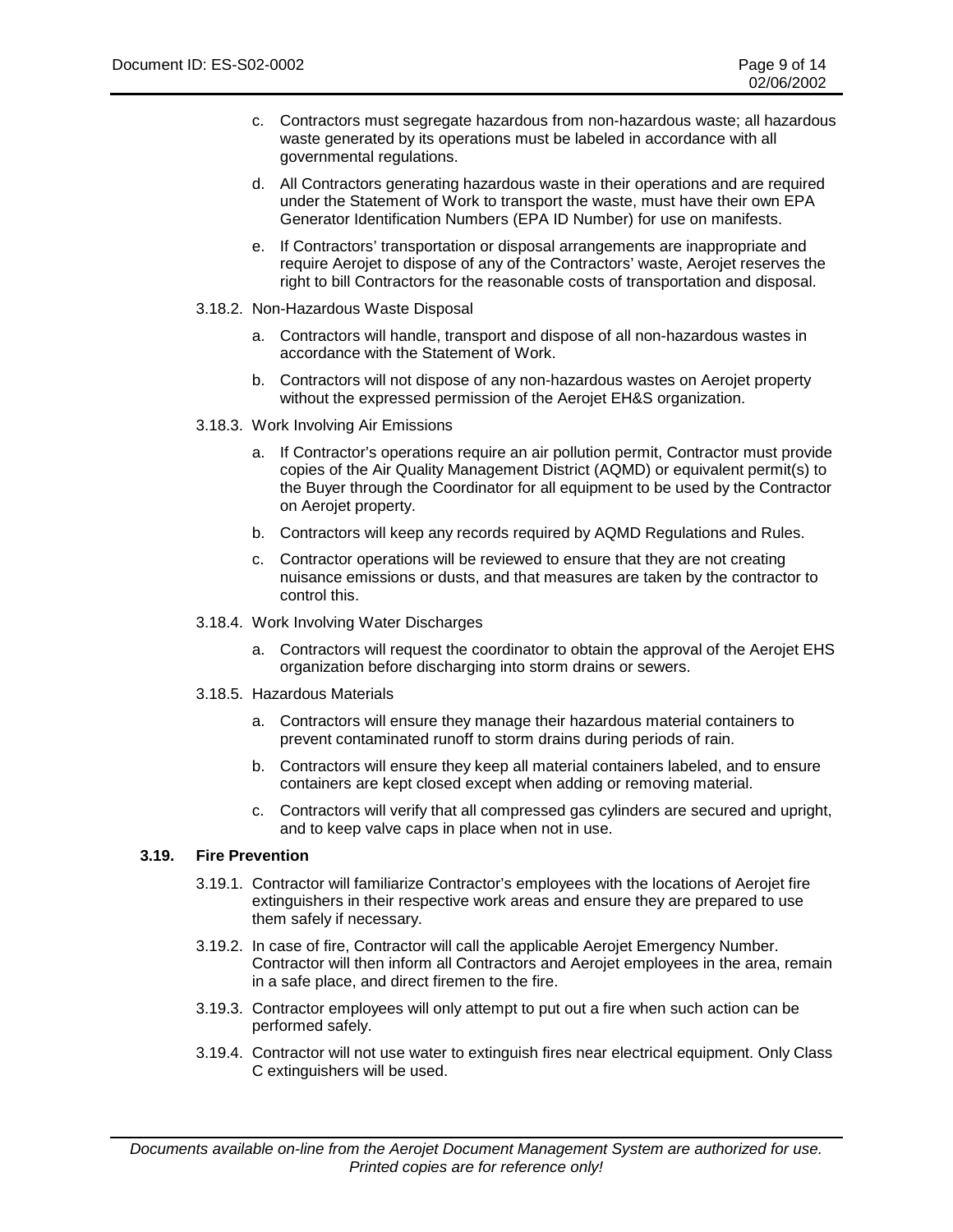- 3.19.5. If a Contractor's employee uses a Aerojet fire extinguisher, Contractor will report it to the coordinator.
- 3.19.6. Contractor employees will not smoke inside buildings. Smoking outside buildings is allowed only where a potential for a fire does not exist.
- 3.19.7. Prior to commencing hot work (e.g. burning, cutting, grinding, welding or tar pot work), Contractor will obtain a hot work permit via the coordinator.
- 3.19.8. Contractors are to store, dispense and use flammable and combustible liquids safely and in accordance with OSHA regulations, and the Uniform Fire Code (UFC).
- 3.19.9. Painting
	- a. Before beginning work on a painting contract, the Contractor will arrange with the coordinator for a location for the protective storage of paints and equipment.
	- b. Drop cloths will not be suspended from, or draped over, sprinkler pipes.
	- c. Sprinkler heads in the vicinity of a job will be properly covered with paper bags prior to the start of a spray painting operation. Contractor will request the Coordinator to notify Aerojet prior to covering sprinkler heads. The bags will be removed promptly upon completion of the operation or when otherwise directed by Aerojet during an interruption of the paint operation.
	- d. Contractor will arrange with the Coordinator for the shutdown of heaters, lights, etc., as required in areas to be painted.
	- e. Ventilation in the area in which painting is to be done will reduce and maintain the level of airborne flammable vapors below 10% of the Lower Flammable Limit (LFL), or Lower Explosive Limit (LEL), whichever is lower.
	- f. The cleaning water from latex equipment will not be disposed of into Aerojet drains.
	- g. Lead based paint will not be used.
- 3.19.10. Access/Egress
	- a. Aisles, exits, and stairways shall be clear and accessible at all times and in good repair. When it is necessary to close off, block or repair an aisle, exit or stairway, prior approval must be obtained from Aerojet Coordinator.
	- b. Fire lanes will not be blocked.
- 3.19.11. Fire Protection Systems
	- a. The Contractor will be responsible to coordinate all fire systems impairments with the designated Coordinator prior to the shutdown of any system.

#### (Sacramento Only)

- i. Fire extinguishers, fire alarm stations, signal lights, sprinkler systems, emergency lights, and component equipment shall not be removed, disconnected or reconnected without the specific approval of Aerojet Fire Service. Permission to shut down, impair, remove, modify or relocate such equipment must be requested of Aerojet Fire Service through the Coordinator.
- ii. In accordance with Fire Safety Directive FSD-006-1, Aerojet Fire Service will notify the Fire Marshall and Industrial Risk Insurers (IRI) at (425) 434-3356 when there is impairment to any fire protection plan.
- iii. Fire hydrants, fire service control valves, exits and electrical cabinets shall not be blocked. Permission for the use of fire hydrants shall be obtained from Aerojet Fire Service through the Coordinator.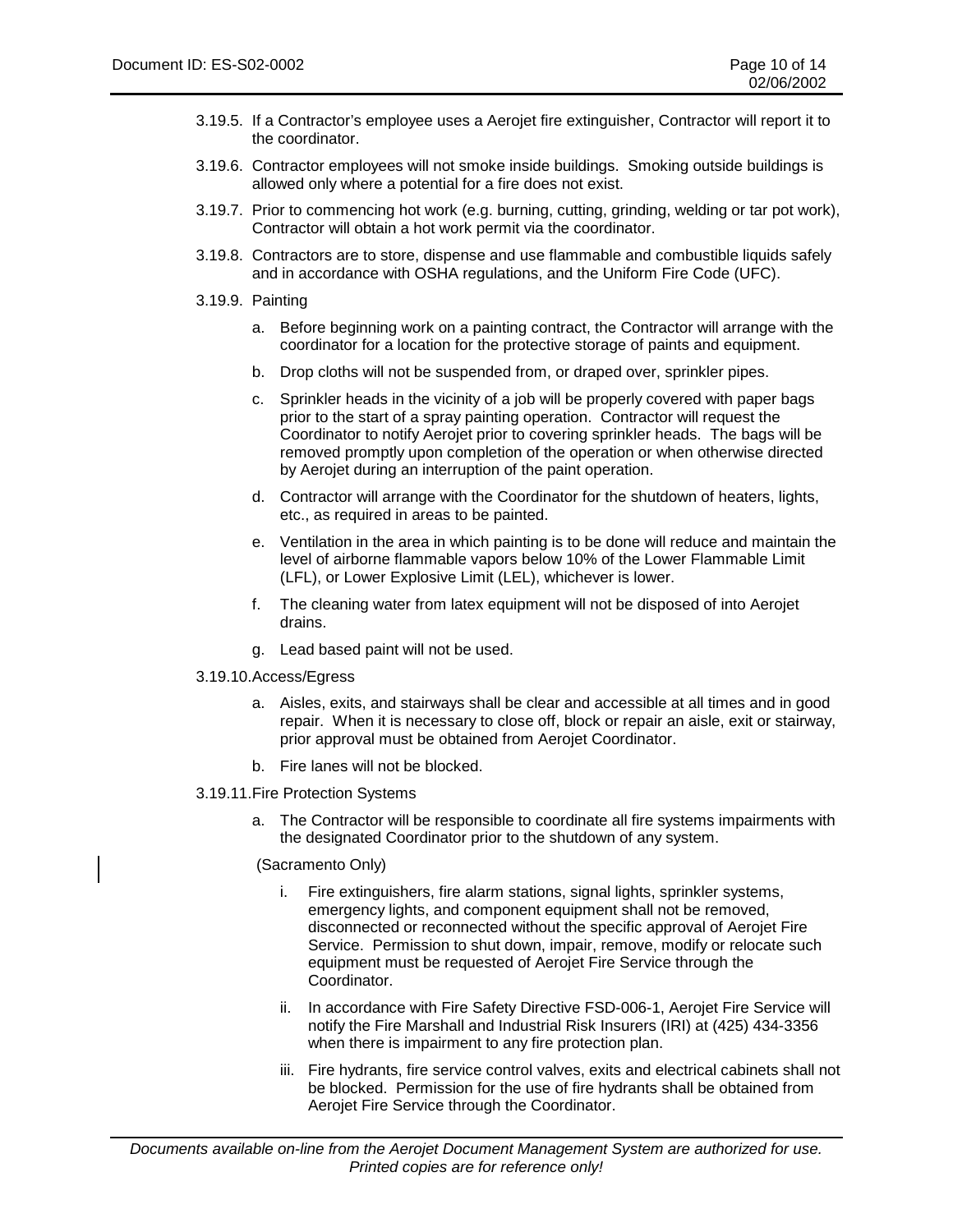#### **3.20. Security**

3.20.1. Registration, Entrance, and Departure

- a. Security procedures require that employees of the Contractor or subcontractor must be approved for entry by Aerojet Procurement. All persons who are not U.S. citizens before entering Aerojet property for work must first obtain clearance through Aerojet Visitor Control.
- b. Contractors must enter and leave premises through prescribed gates.
- c. Upon each entry, Contractors must register with Plant Protection who will issue appropriate badges/passes to them.
- d. While on the premises, Contractors must wear the issued identification badges on outer garment in plain sight. Lost badges/passes must be promptly reported and arrangements made to secure a replacement.
- e. Upon departure each day, Contractors must surrender their identification badges/passes unless prior arrangements have been made with Security.
- f. Contractors are not authorized to permit or escort their own visitors onto Aerojet property without obtaining Aerojet Visitor Control approval.
- 3.20.2. Movement within the Plant
	- a. Contractors must confine their activities to areas where their work is to be performed.
	- b. When the work requires movement into or through a security area, arrangements must be made through the Coordinator for authorization and escort.
- 3.20.3. Unscheduled Work Requirements
	- a. Contractor's planning to start work prior to the contract start date must have Procurement and the coordinator's approval at least 48 hours in advance of the anticipated start time.
	- b. If Contractors are required to work in a security area, a 4-day advance notice must be given to the Coordinator in order to obtain clearance.
	- c. If Contractors are required to work overtime or shifts not regularly scheduled, the Coordinator must be notified 24 hours in advance in order to make necessary arrangements.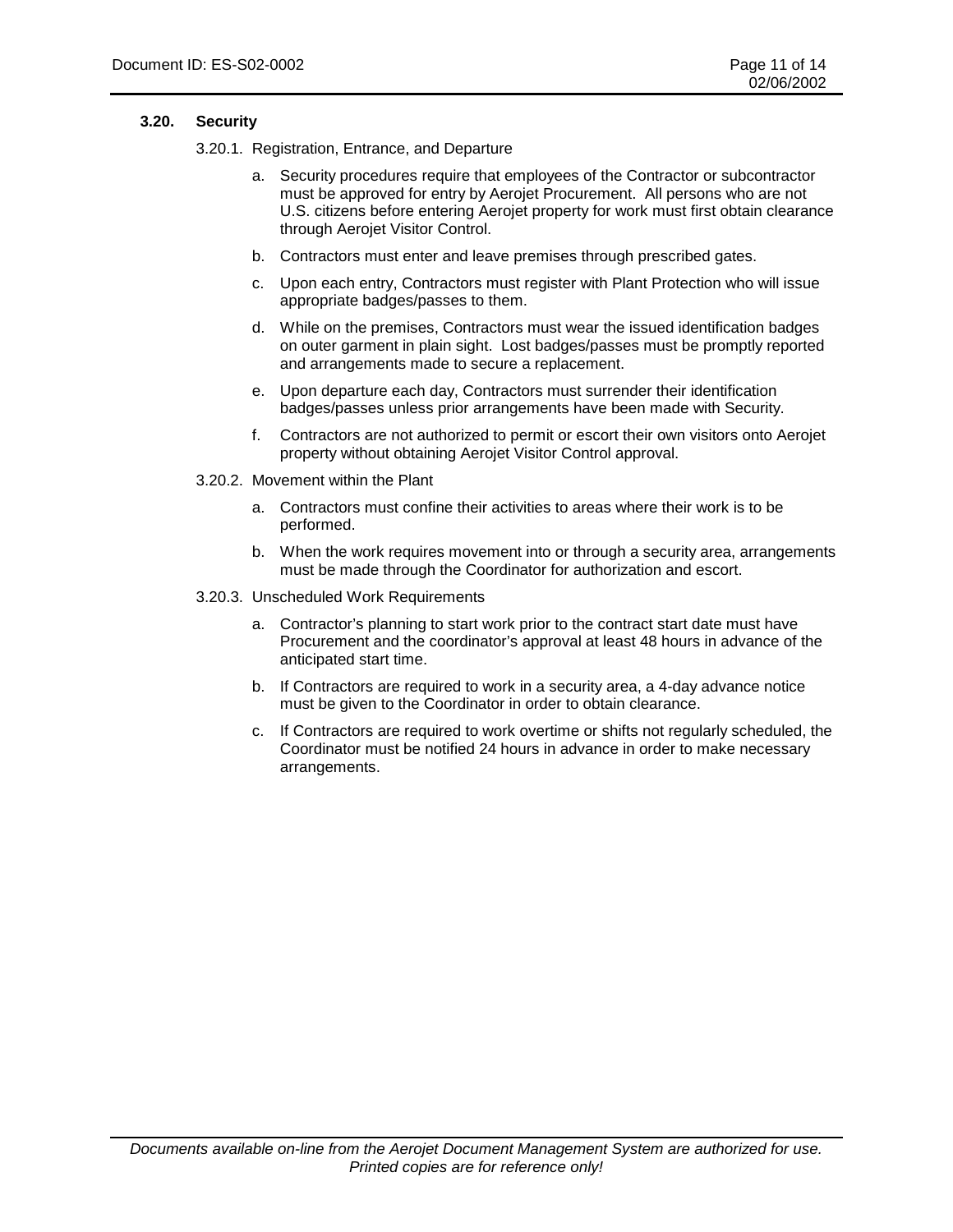#### 3.20.4. Conduct

- a. Acts of misconduct, such as vending, soliciting contributions, illegal parking, fighting, scuffling, horseplay, gambling and consuming or possessing alcoholic beverages, narcotics or illegal drugs are prohibited on the premises.
- b. Entry to the premises is prohibited to persons using or under the influence of alcohol or drugs.
- c. Contractors will wear proper clothing while on the job site. Removal of shirts or wearing of shorts is not allowed. Proper footwear must be worn.

#### 3.20.5. Property Removal and Inspection

- a. Contractors desiring to remove tools, materials, or other property form the premises other than their own must present such property to the Coordinator for inspection and issuance of any required removal pass. If Contractors' tools are similar to those issued to the job by Aerojet, the removal pass must include an itemized listing sufficient to assure proper identification.
- b. Materials removed from the premises for incorporating into items being fabricated in outside shops, must be authorized on an appropriate document issued by the Coordinator.
- c. All property removed from the premises is subject to inspection by Aerojet.
- 3.20.6. Operating and Parking Vehicles
	- a. Contractors' vehicles or their subcontractor are subject to inspection by Plant Protection upon entry or departure from Aerojet premises.
	- b. Traffic signs, including speed limits, for motor vehicles on Aerojet premises are posted and shall be observed.
	- c. Contractors' personal vehicles shall be parked in the unreserved sections of Aerojet parking lots or other designated area.
	- d. Trucks may be used to deliver materials to the job site but shall be parked in the unreserved sections of Aerojet parking lots or other designated area.
	- e. The Coordinator must approve vehicles carrying tools and other equipment entering the facility and such vehicles will be subject to inspection by Plant Protection.
	- f. Vehicles must not be operated within buildings or other controlled areas on Aerojet premises without obtaining prior approval from the Coordinator.
	- g. Contractors must possess a valid license to operate the type of vehicle, which they will operate on Aerojet premises.
- 3.20.7. Prohibited/Restricted Items
	- a. Weapons, ammunition, narcotics, illegal drugs and intoxicating beverages are prohibited items and will not be admitted onto premises.
	- b. Cameras, radios, binoculars, audio and/or video recorders, and transmitting devices are restricted items. Such items are not permitted onto the premises without the written approval of the Facility Security Officer through the Coordinator. Prior approval will be additionally required from the Health & Safety Department, through the Coordinator, whenever explosives or radioactive materials are to be brought upon the premises.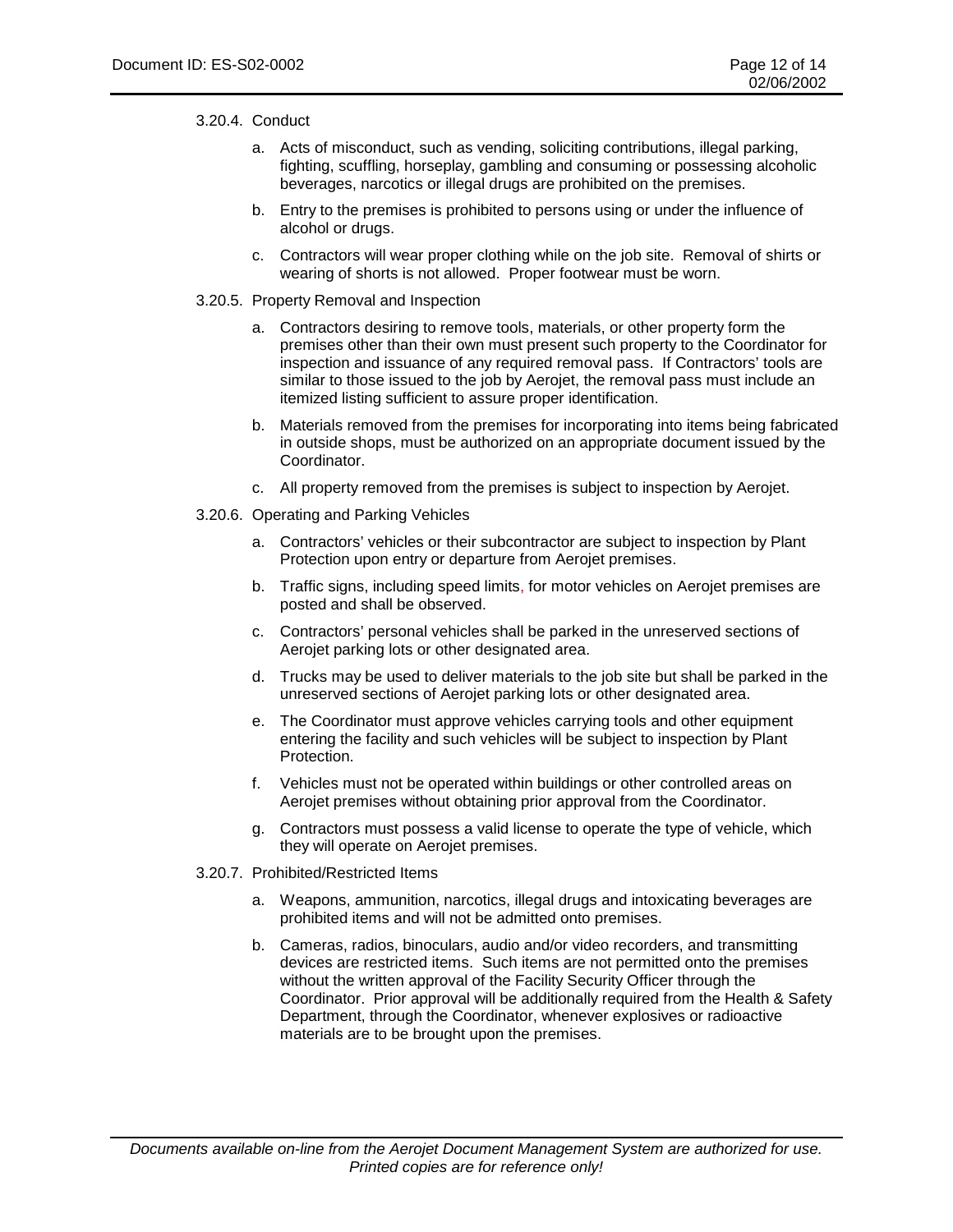## 4. **Definitions**

| <b>Term</b>                                                             | <b>Definition</b>                                                                                                                                                                                                                                       |
|-------------------------------------------------------------------------|---------------------------------------------------------------------------------------------------------------------------------------------------------------------------------------------------------------------------------------------------------|
| Code of Safety<br><b>Practices</b>                                      | A California requirement for construction contractors to have a list of general<br>safety precautions.                                                                                                                                                  |
| Contractors                                                             | "Contractor" includes all "Sub-Contractors", "Builders",<br>The<br>word<br>"Construction Workers", or any "Non-Aerojet Employee". The only exceptions<br>are temporary workers that take their daily assignments from and are<br>supervised by Aerojet. |
| Contractor<br>Coordinator or<br><b>Construction Project</b><br>Engineer | Aerojet employees who have oversight authority for the tasks performed by<br>the contractor. (Referred in this standard as "Coordinator")                                                                                                               |
| <b>Hot Work Permit</b>                                                  | A document issued prior to the start of work involving welding, cutting,<br>burning, roofing, or the use of certain other spark or flame producing devices.                                                                                             |
| <b>Safety Work Permit</b>                                               | A document used to communicate hazards and controls associated with the<br>work for the protection of Aerojet employees and for the protection of<br>equipment and facilities.                                                                          |

# 5. **Acronyms**

| <b>Acronym</b> | <b>Definition</b>                                                                   |
|----------------|-------------------------------------------------------------------------------------|
| <b>AQMD</b>    | Air Quality Management District. Includes the Sacramento AQMD.                      |
| <b>CCR</b>     | California Code Regulations                                                         |
| <b>DOT</b>     | Department of Transportation                                                        |
| EH&S           | Environmental, Health and Safety                                                    |
| <b>EPA</b>     | <b>Environmental Protection Agency</b>                                              |
| <b>FSD</b>     | <b>Fire Safety Directive</b>                                                        |
| <b>HEPA</b>    | High efficiency particulate air                                                     |
| <b>HVAC</b>    | Heating, Ventilation, and Air Conditioning                                          |
| <b>IRI</b>     | <b>Industrial Risk Insurers</b>                                                     |
| LEL            | Lower Explosive Limit                                                               |
| <b>LFL</b>     | Lower Flammable Limit                                                               |
| <b>MSHA</b>    | Mine Safety & Health Administration                                                 |
| <b>NIOSH</b>   | National Institute for Occupational Safety and Health                               |
| <b>OSHA</b>    | Occupational Safety and Health Agency. Includes both State and Federal<br>agencies. |
| <b>RSVP</b>    | <b>Restore Shut Valves Promptly</b>                                                 |
| <b>UFC</b>     | Uniform Fire Code                                                                   |